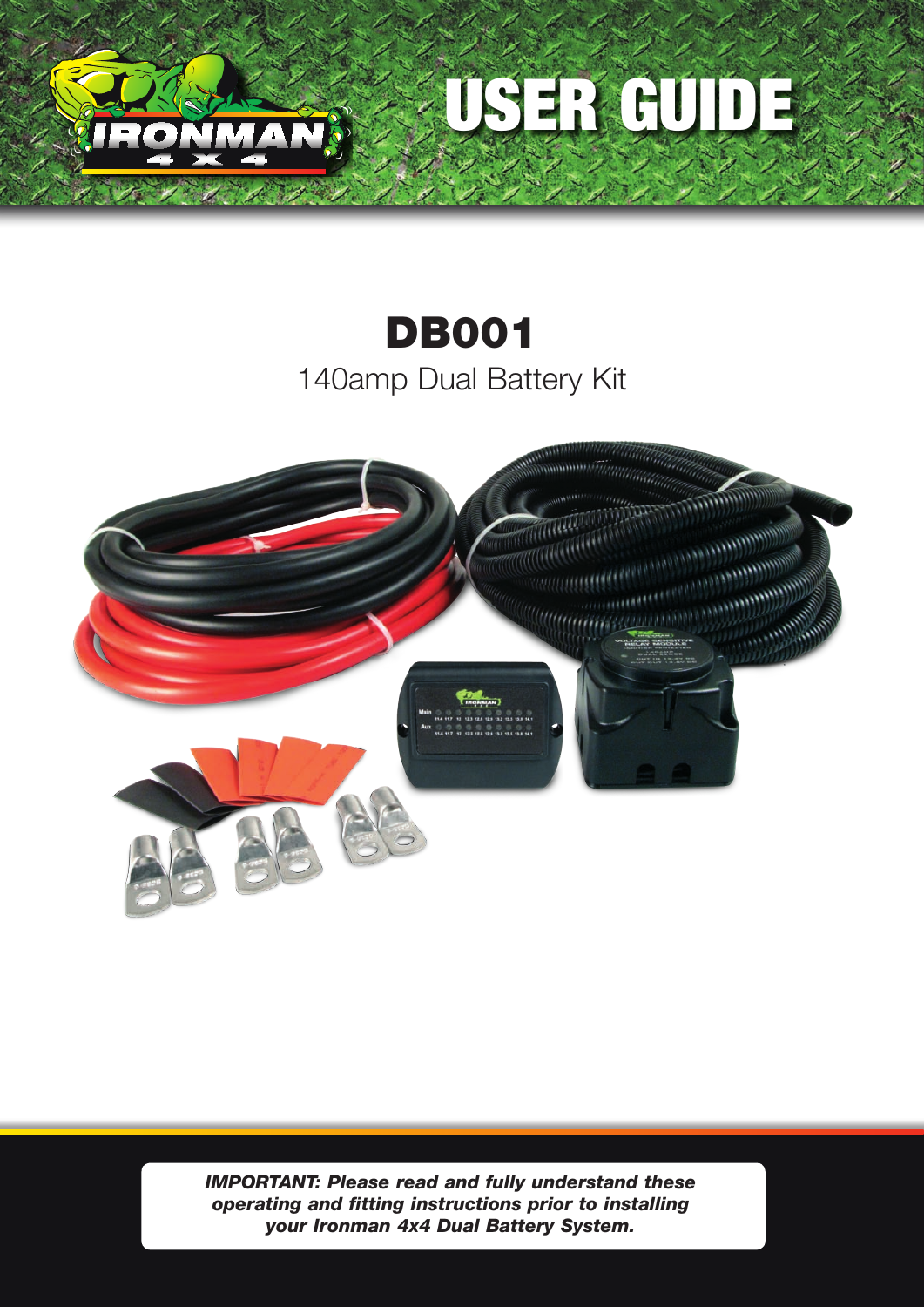# Before You Begin

Installing a second battery in your vehicle will increase the work load on your alternator. It is important to check that your alternator can maintain sufficient charge to both batteries.

It is also important to make sure your main battery is in good operating condition.

## User Guide Terminology

**(IMS)** - Ironman management system.

**(LED)** - Light Emitting Diode.

**(sense)** - Main or original battery.

**(output)** - Second or auxiliary battery.

**(Engaged)** - Batteries are linked together.

**(Disengaged)** - Batteries are isolated or disconnected from each other.

### Installation

- 1. Find a suitable location in engine bay of vehicle to mount the IMS unit. It should be mounted firmly in a location clear from extreme heat sources and moving parts.
- 2. Find a location, visible from drivers seat to mount the Ironman volt meter. Route the long cables through the fire wall to the IMS.
- 3. Connect the yellow wire from the volt meter to the accessories output from your ignition switch. This will supply power to the volt meter.
- 4. Connect the blue wire from the volt meter to dash board illumination or park light circuit. This will allow the LEDs on the volt meter to dim when lights are turned on.
- 5. Measure and cut a length of red battery cable to run between the main battery and the IMS. Using cable lugs supplied connect cable from positive main battery terminal to `sense' battery pole on IMS. Also connect the red wire from the volt meter to the same pole on VSR.
- 6. Measure and cut a second length of red cable to run between the auxiliary battery and the IMS. Using cable lugs supplied connect cable from positive auxiliary battery terminal to the `second battery' pole on IMS. Also connect the green wire from the volt meter to the same pole on IMS.
- 7. Connect the thin black wires from the volt meter and the IMS to the negative terminal on the MAIN battery. Note it is important that all earth wires are connected to the main battery for correct operation of dual battery system.
- 8. Measure and cut a length of black cable to run between the negative battery terminals on main and auxiliary batteries. Connect using cable lugs supplied.
- 9. Secure all wiring away from any extreme heat sources or moving parts.

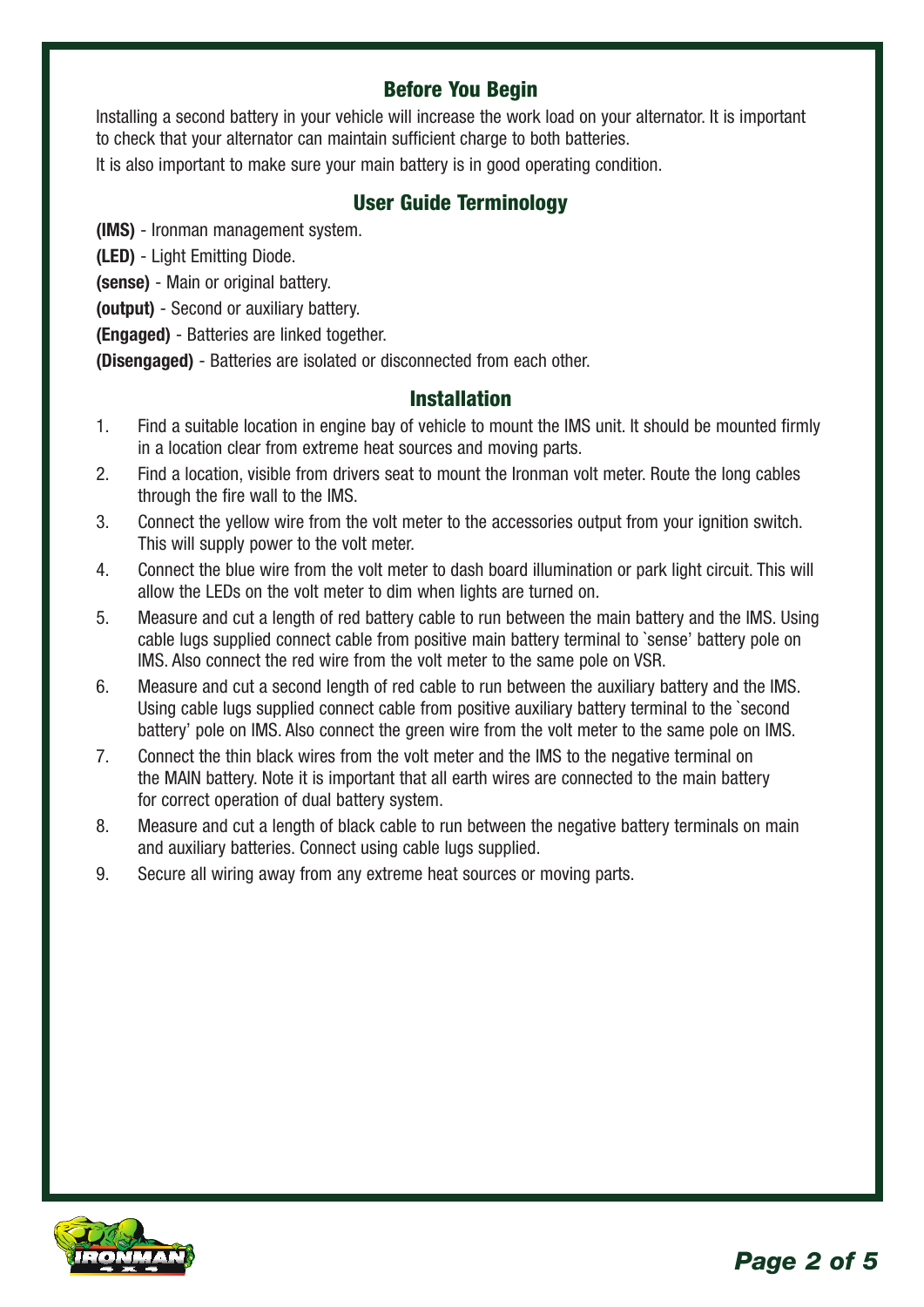## Function

The Ironman 140Amp Dual Battery System is designed to be fully automatic. It allows two individual batteries to be charged as one but is also able to disconnect the two batteries to prevent cranking battery from discharging when accessories (such as refrigerators, lighting, etc), are connected to the auxiliary battery. It also supplies a priority charge to the main battery to ensure it is fully charged and able to start your vehicle.

## **Operation**

- 1. Once vehicle is started the IMS will disengage the aux. battery in order to priority charge the main battery. Once the main battery has reached 13.7V for more than 5 seconds it will link the batteries so that they are both receiving an equal charge from the alternator.
- 2. If batteries are receiving no charge, and drop below 12.8V for more than 5 seconds the LED will turn off, and after 3 seconds the IMS will disengage.

## LED Indications

*On* - IMS engaged. *Off* - IMS disengaged.

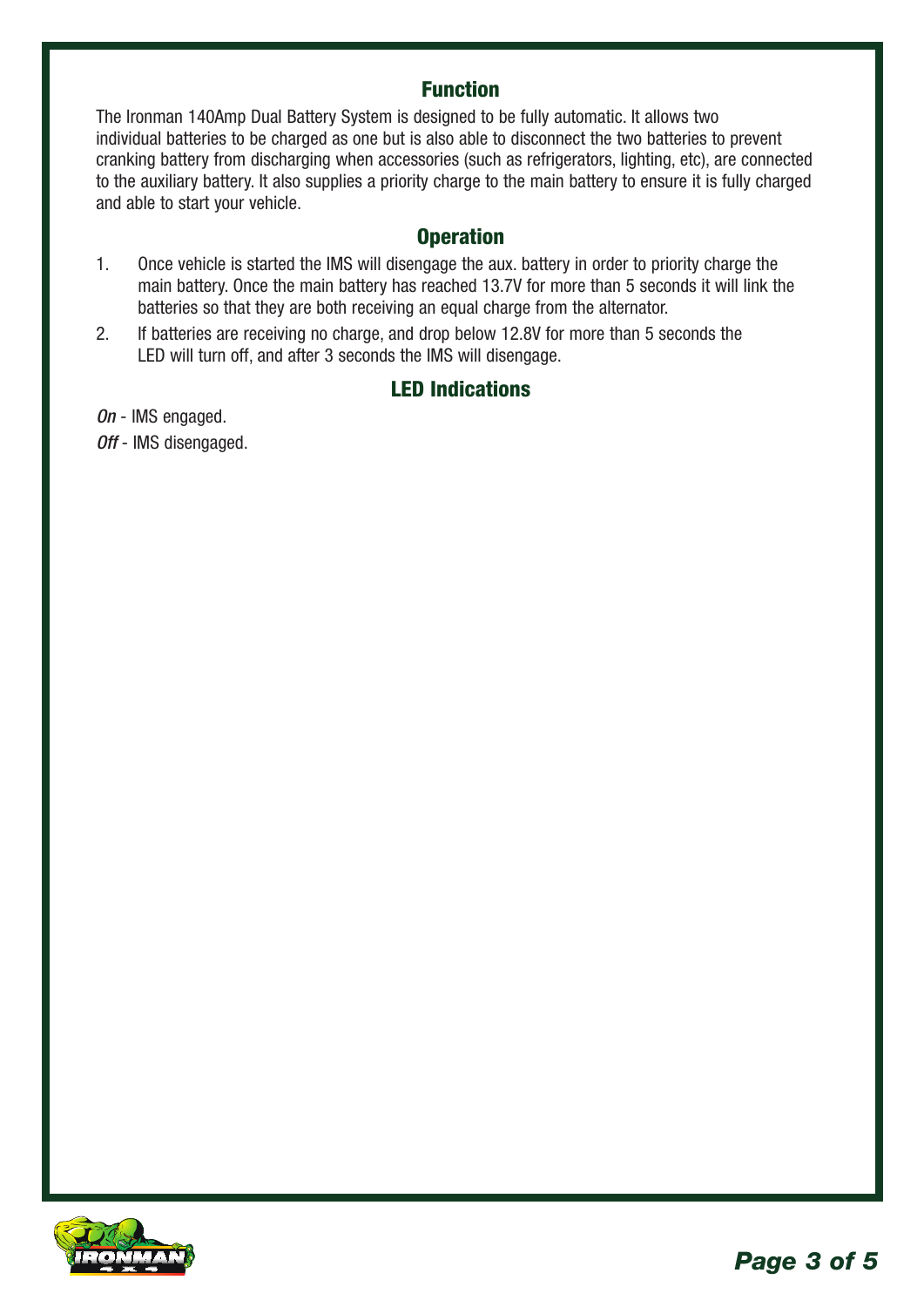# Fault Finding

#### **IMS will not automatically engage:**

- Check all connections.
- Check condition of main battery.
- Make sure main and auxiliary batteries are connected to the correct poles on the IMS
- If the auxiliary battery is fully charged and has a larger capacity than the main battery, the auxiliary battery will not require a charge. There for the IMS will not engage the auxiliary until a load is connected to it.

#### **Volt meter does not work.**

- Check that yellow wire is connected to the accessories output from your ignition switch.
- Check that earth wire is connected to negative side of main battery.
- Check that green wire is connected to output pole on IMS, and red wire is connected to sense pole on IMS

#### **Both batteries go flat.**

• Check alternator output.

#### **Main battery goes flat.**

- Load test main battery.
- Make sure any accessories that will draw current while vehicle is not running are connected to the auxiliary battery. Note: winch should always be connected to the main battery.

# **IMS functions erratically.**

Make sure that all earth connections are connected to the negative side of the main battery.